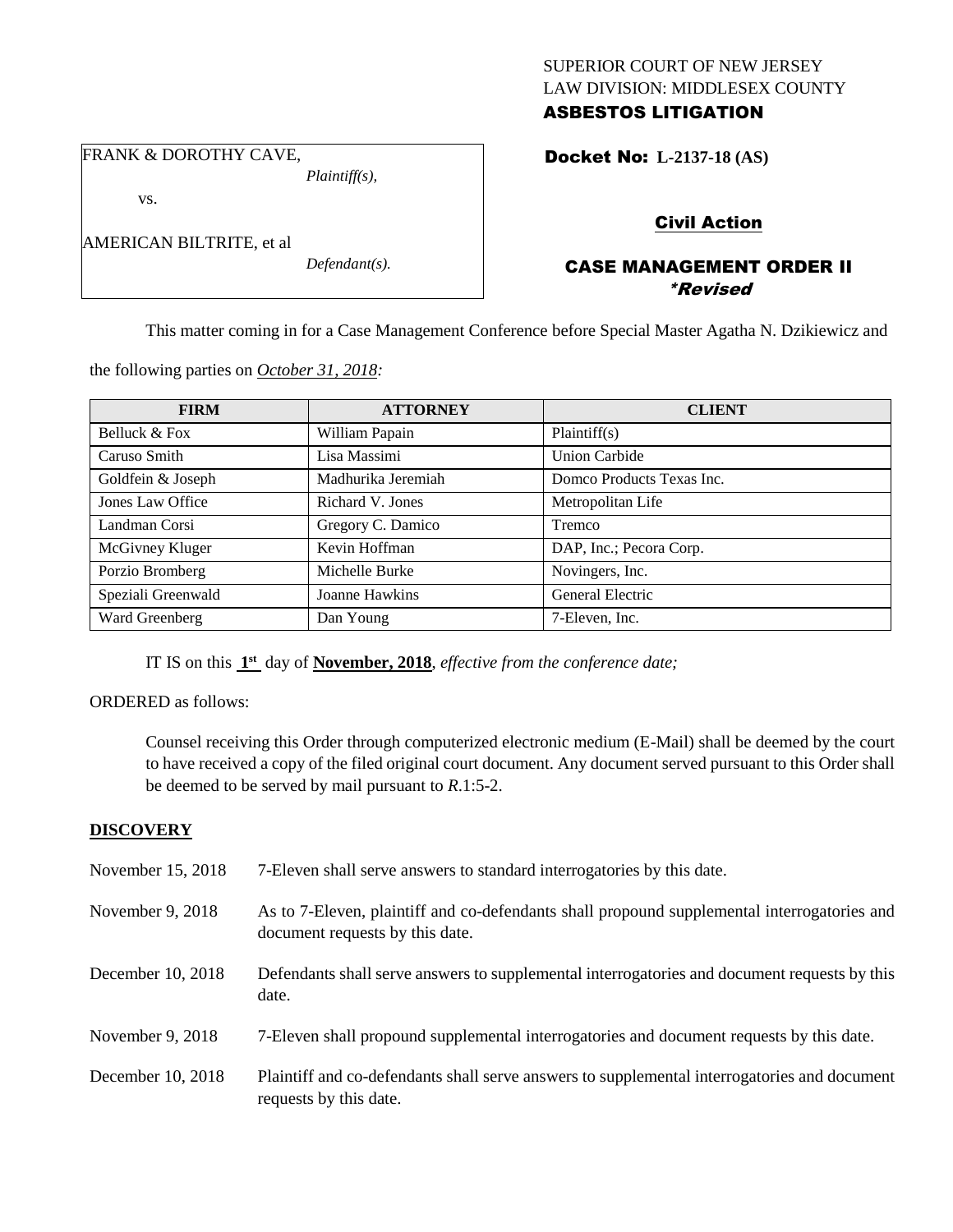- January 15, 2019 Fact discovery, including depositions, shall be completed by this date. Plaintiff's counsel shall contact the Special Master within one week of this deadline if all fact discovery is not completed.
- January 15, 2019 Depositions of corporate representatives shall be completed by this date.

### **EARLY SETTLEMENT**

January 15, 2019 Settlement demands shall be served on all counsel and the Special Master by this date.

### **SUMMARY JUDGMENT MOTION PRACTICE**

- January 4, 2019 Plaintiff's counsel shall advise, in writing, of intent not to oppose motions by this date.
- January 18, 2019 Summary judgment motions shall be filed no later than this date.
- February 15, 2019 Last return date for summary judgment motions.

### **MEDICAL DEFENSE**

- December 14, 2018 Plaintiff shall serve medical expert reports by this date.
- December 14, 2018 Upon request by defense counsel, plaintiff is to arrange for the transfer of pathology specimens and x-rays, if any, by this date.
- February 15, 2019 Defendants shall identify its medical experts and serve medical reports, if any, by this date. In addition, defendants shall notify plaintiff's counsel (as well as all counsel of record) of a joinder in an expert medical defense by this date.

## **LIABILITY EXPERT REPORTS**

- January 15, 2019 As to 7-Eleven, plaintiff shall identify its liability experts and serve liability expert reports by this date or waive any opportunity to rely on liability expert testimony.
- **\*January 31, 2019** Defendants shall identify its liability experts and serve liability expert reports, if any, by this date or waive any opportunity to rely on liability expert testimony.
- February 28, 2019 7-Eleven shall identify its liability experts and serve liability expert reports, if any, by this date or waive any opportunity to rely on liability expert testimony.

#### **ECONOMIST EXPERT REPORTS**

- December 14, 2018 Plaintiff shall identify its expert economists and serve expert economist report(s), if any, by this date or waive any opportunity to rely on economic expert testimony.
- February 15, 2019 Defendants shall identify its expert economists and serve expert economist report(s), if any, by this date or waive any opportunity to rely on economic expert testimony.

 $\_$  ,  $\_$  ,  $\_$  ,  $\_$  ,  $\_$  ,  $\_$  ,  $\_$  ,  $\_$  ,  $\_$  ,  $\_$  ,  $\_$  ,  $\_$  ,  $\_$  ,  $\_$  ,  $\_$  ,  $\_$  ,  $\_$  ,  $\_$  ,  $\_$  ,  $\_$  ,  $\_$  ,  $\_$  ,  $\_$  ,  $\_$  ,  $\_$  ,  $\_$  ,  $\_$  ,  $\_$  ,  $\_$  ,  $\_$  ,  $\_$  ,  $\_$  ,  $\_$  ,  $\_$  ,  $\_$  ,  $\_$  ,  $\_$  ,